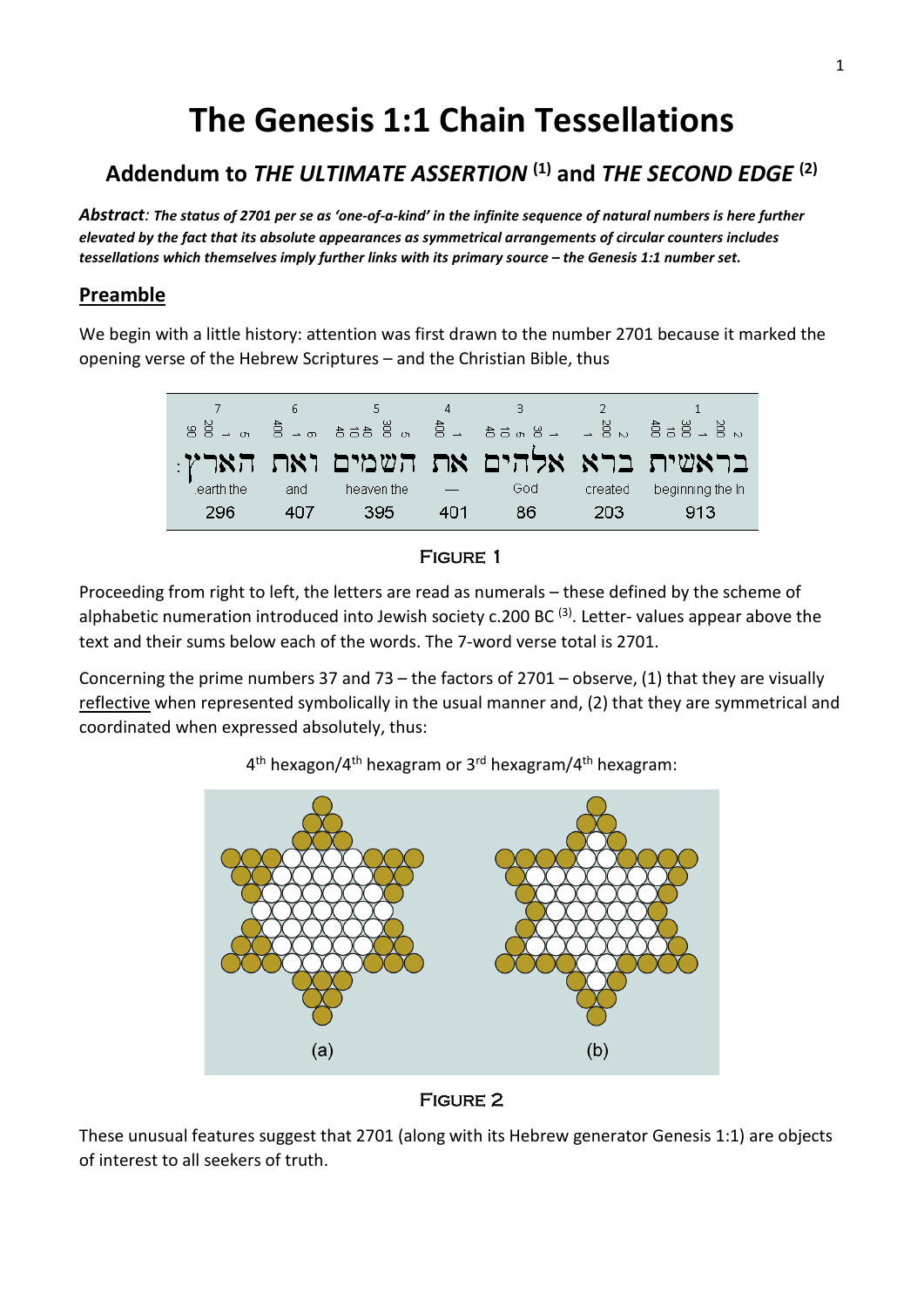2701 – the product of 37 and 73 – is thus described absolutely by either the 73<sup>rd</sup> triangular number (A1) or by one of two possible 'star-of-stars' arrangements (B1) – in this case, 73 units of 37-ashexagram, thus



#### Figure 3

Such a combination of features is exceedingly rare; it leads to the understanding that 2701 is 'one-ofa-kind' in the infinite series of natural numbers <sup>(4)</sup>. Reinforcing that conclusion is the fact that from within the Hebrew of Genesis 1:1 two alternative symmetrical representations of the same number may be derived as tessellations or mosaics. The first has been described as the 'G-Trefoil ' in the author's book <sup>(5)</sup> and is based upon the 8<sup>th</sup> hexagon/hexagram pair 169/337; the second – a series of chain tessellations (based upon the hexagon/hexagram pair  $19/37$  – prime factors of the  $37<sup>th</sup>$  triangle 703) – are set out in the following pages.

# **A Fair Exchange**

Considering 2701 as the 'star-of-stars' B1, observe that symmetrically positioned at the centre is a hexagon of 19 of the same units representing 703 (Figure 4a) – sum of words 6 and 7, rendered 'and the earth'. This hexagon is now removed (Figure 4b) and replaced by a hexagon comprising 37 units of 19. Figure 5 details the exchange.

Check: 73 x 37 = (73 – 19) x 37 + 37 x 19 = 54 x 37 + 37 x 19 = 2701

Thus, the sum 2701 may be realised by combining 54 of the hexagrams (i.e. 37s) with 37 of the hexagons of 19 – in the manner represented in Figure 6.

The principle involved in the tessellations that follow are depicted in Figure 7.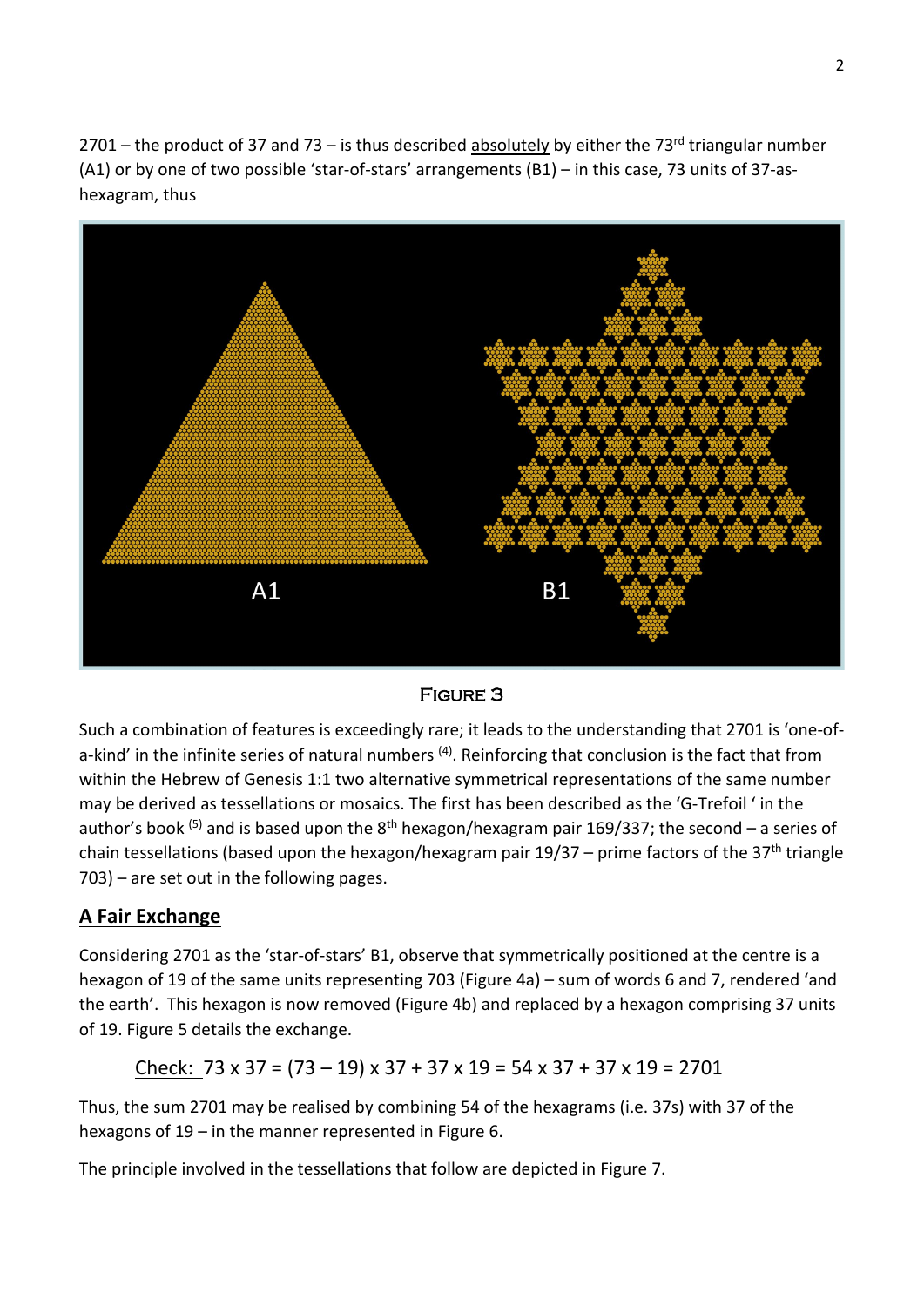

Figure 4



Figure 5



Figure 6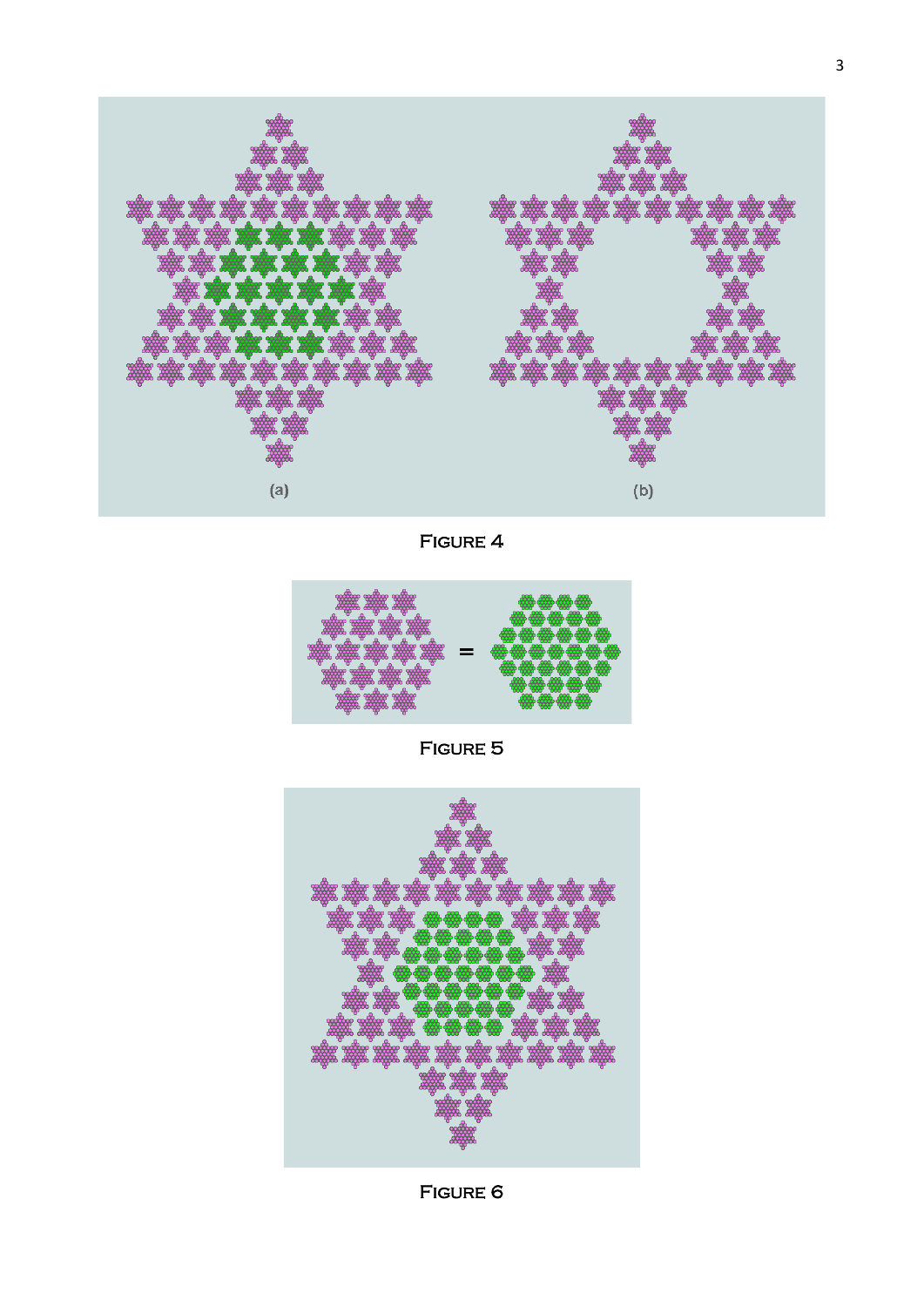

Figure 7

# **2701 as a Chain Tessellation**

But how can one combine 54 hexagrams (the 'pinks') with 37 hexagons (the 'greens') to build a symmetrical picture of 2701 and the Bible's first verse? Here is one possible solution:



#### Figure 8

Here the greens total 37 and the pinks 54 ; hence the total of counters is

 $(37 \times 19) + (54 \times 37) = 2701$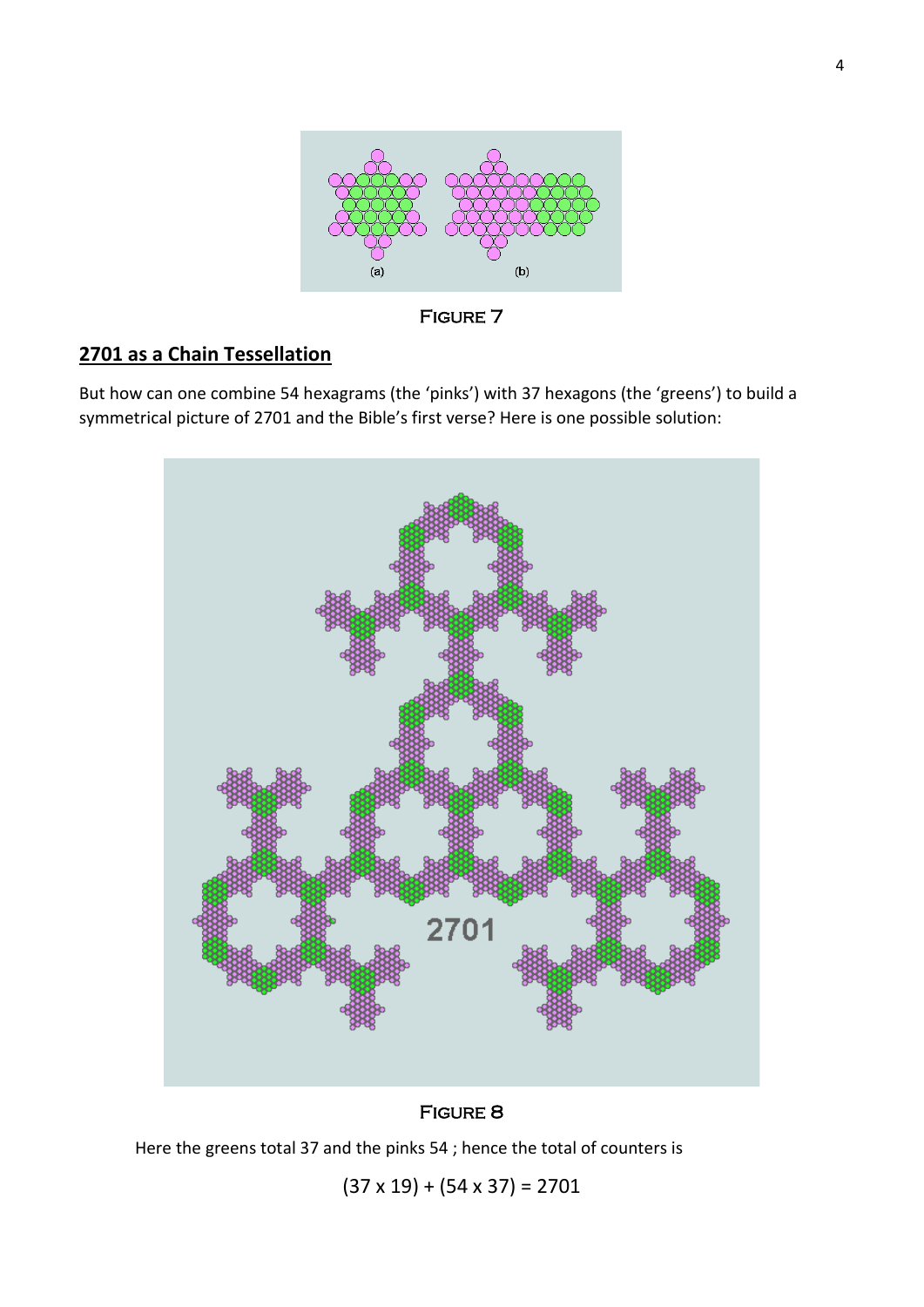Observe the rotational symmetry of this figure. Here is yet another way of depicting the Bible's first verse.

# **913 as the centre of this arrangement**

Figure 9 reveals that the Bible's FIRST WORD forms the centre of this structure.

# Check:

Number of greens = 13; number of pinks = 18. Hence, total of counters represented





#### Figure 9

Stripped of its outer three hexagrams this reduces to 802 - the double of 401, CENTRAL WORD of the verse, and sum of words 5 and 6.



Figure 10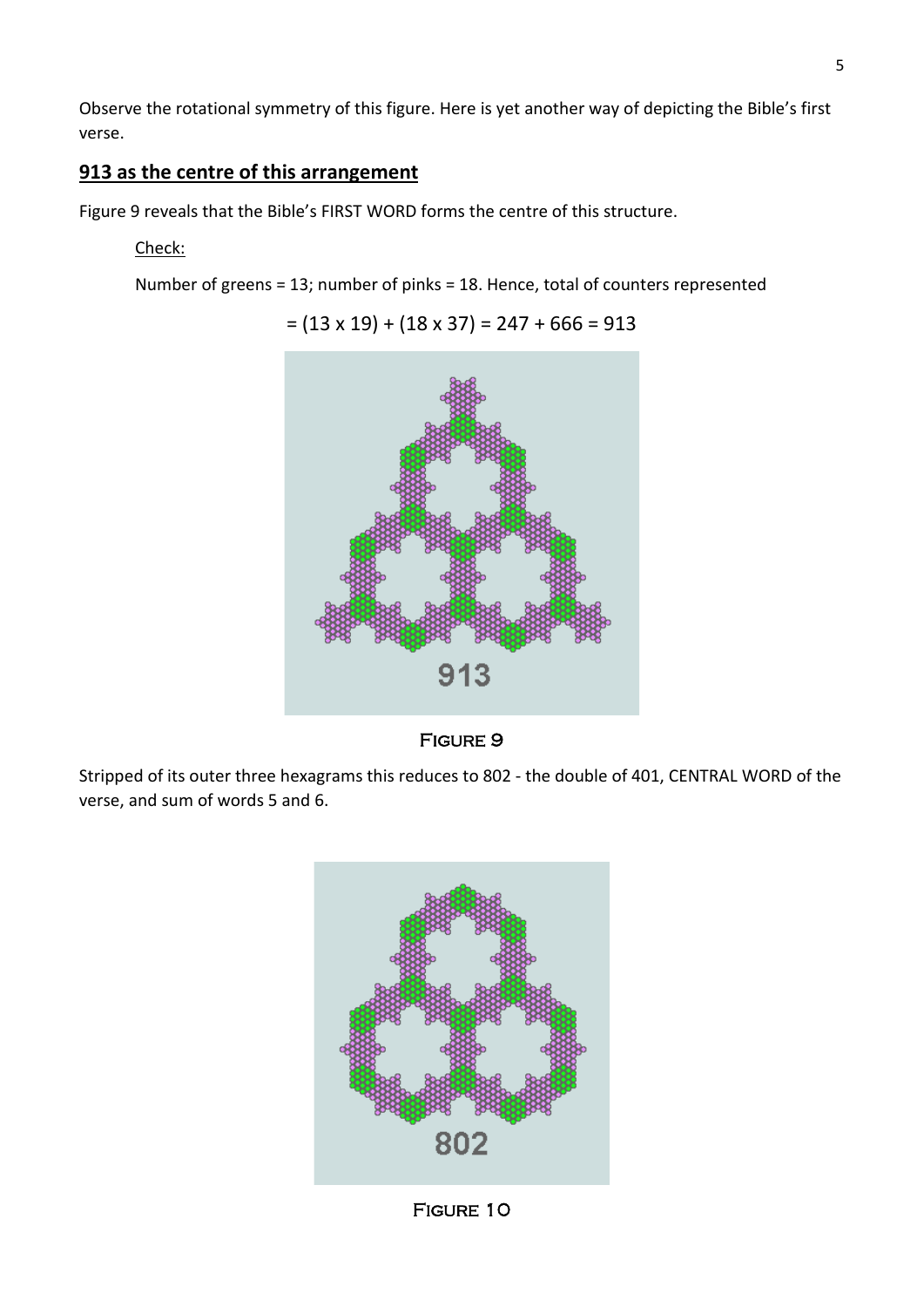Alternatively, removing its central element (= 19) we are left with 894 which equals 203 + 395 +296 (i.e. words 2, 5 and 7) or 86 + 401 + 407 (i.e. words 3, 4 and 6).





The following diagram therefore depicts this symmetrical numerical division of the verse:



FIGURE 12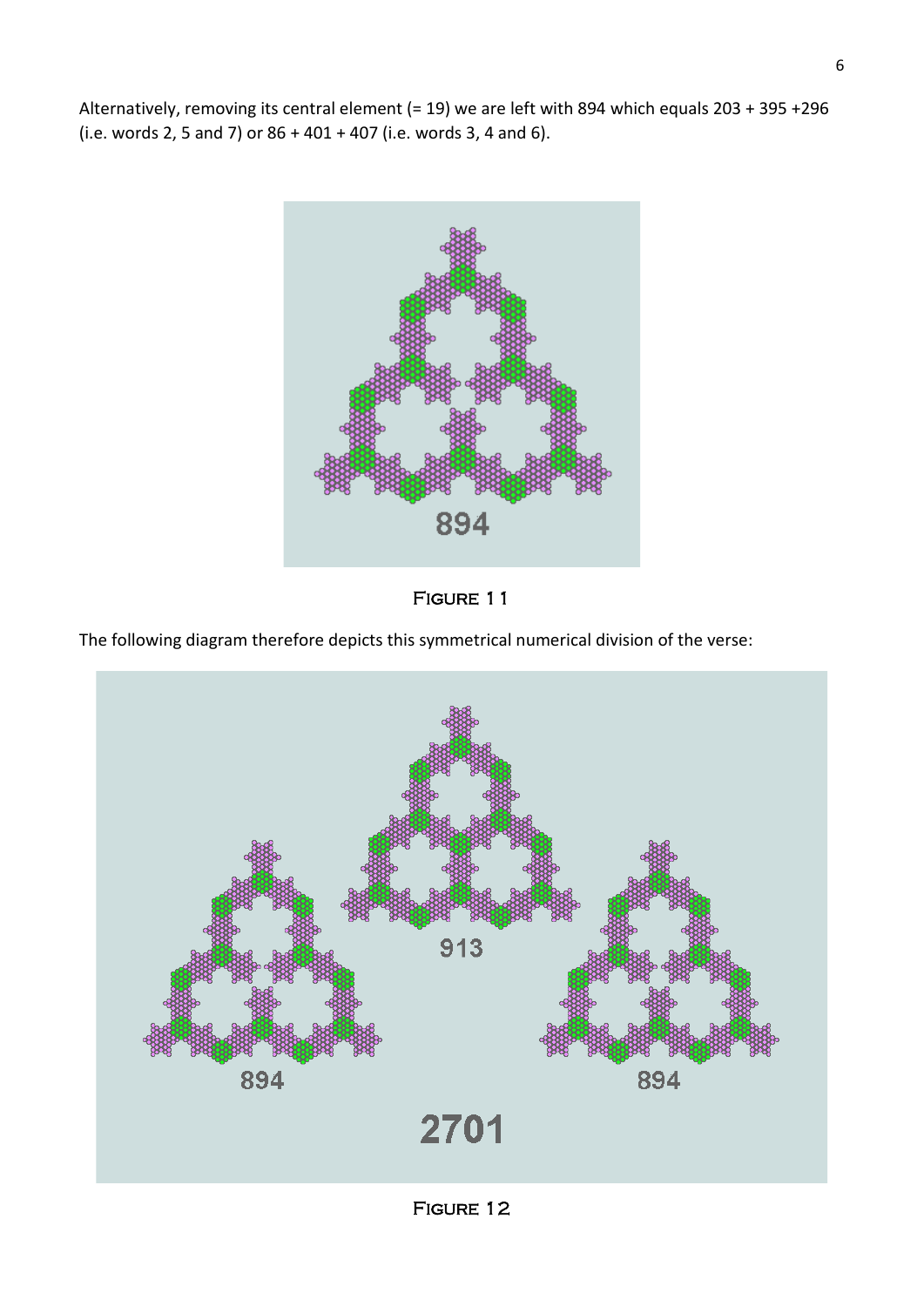### **1788 as the value of the 3 outliers**

Here is a representation of the sum of words 2 to 7 of Genesis 1:1. Observe that each of the three outer segments is 596, or 2 x 298 – 298 being the ordinal value (i.e. that based upon the position of each letter within the alphabet) of the complete verse.



Figure 13

The derivation of this ORDINAL sum is shown below; each letter value marks its position in the 22 letter Hebrew alphabet.

|            |     |            |       | - 3 | $\sim$ 2 |                                     |
|------------|-----|------------|-------|-----|----------|-------------------------------------|
|            |     |            |       |     |          |                                     |
|            |     |            |       |     |          | בראשית ברא אלהים את השמים ואת הארץ: |
| learth the | and | heaven the |       | God | created  | beginning the In                    |
| 44         | 29. | -62 -      | $-23$ | 41  | - 23     | -76                                 |



**The total:** 76 + 23 + 41 + 23 + 62 + 29 + 44 = **298**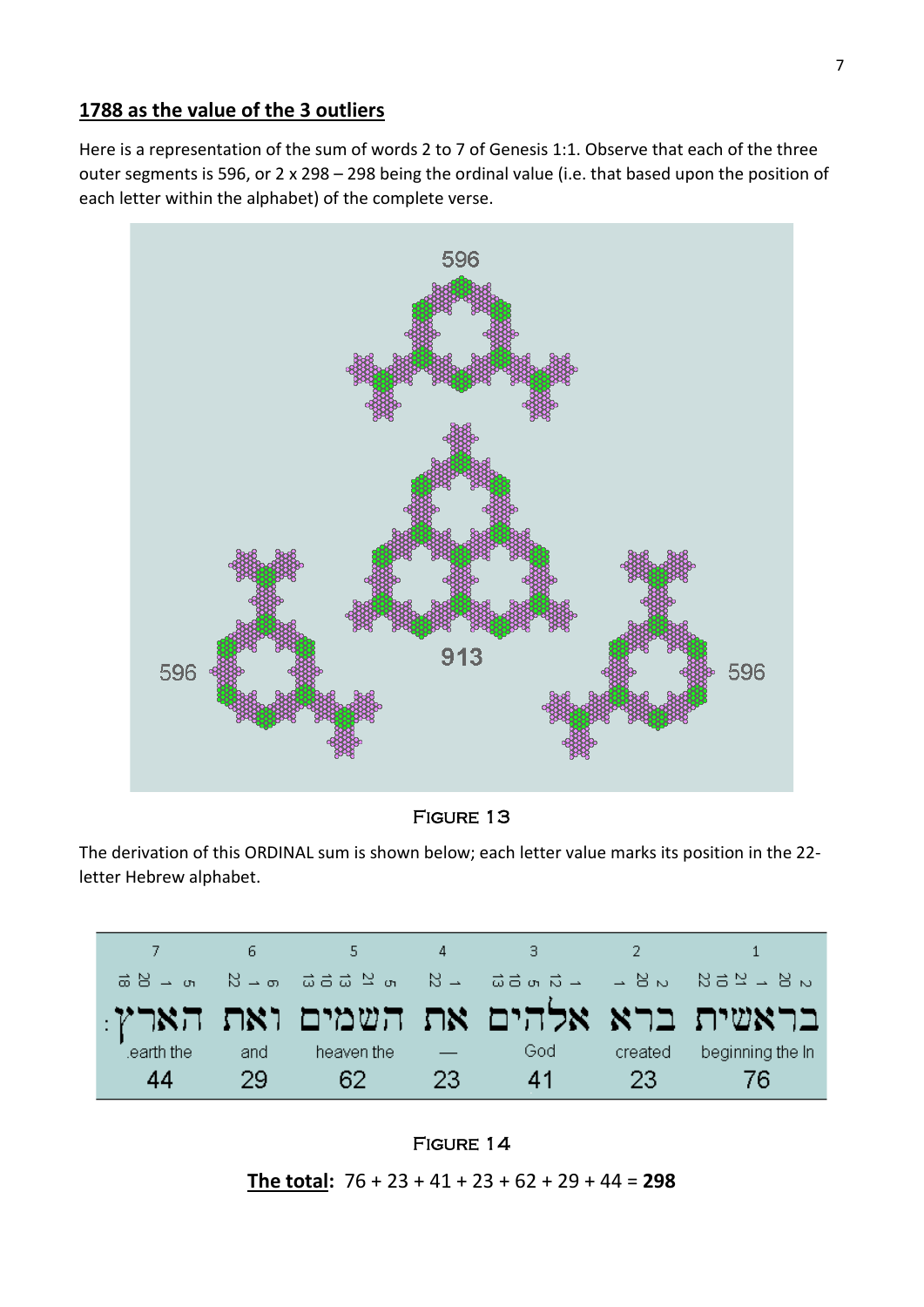## **Depicting the Creator**

Here is the Creator's Name as it is rendered in the Greek of the New Testament:



#### Figure 15

Again, because the difference between Creation (as represented by 2701) and Creator (as represented by 2368 – Jesus Christ) is 333 (or 9 x 37), the removal of 3 hexagrams from each of the 3 outer parts of Figure 13, followed by some rearrangement, reveals a symmetrical tessellated view of the Creator – 913, 802 and 894 again being central elements.

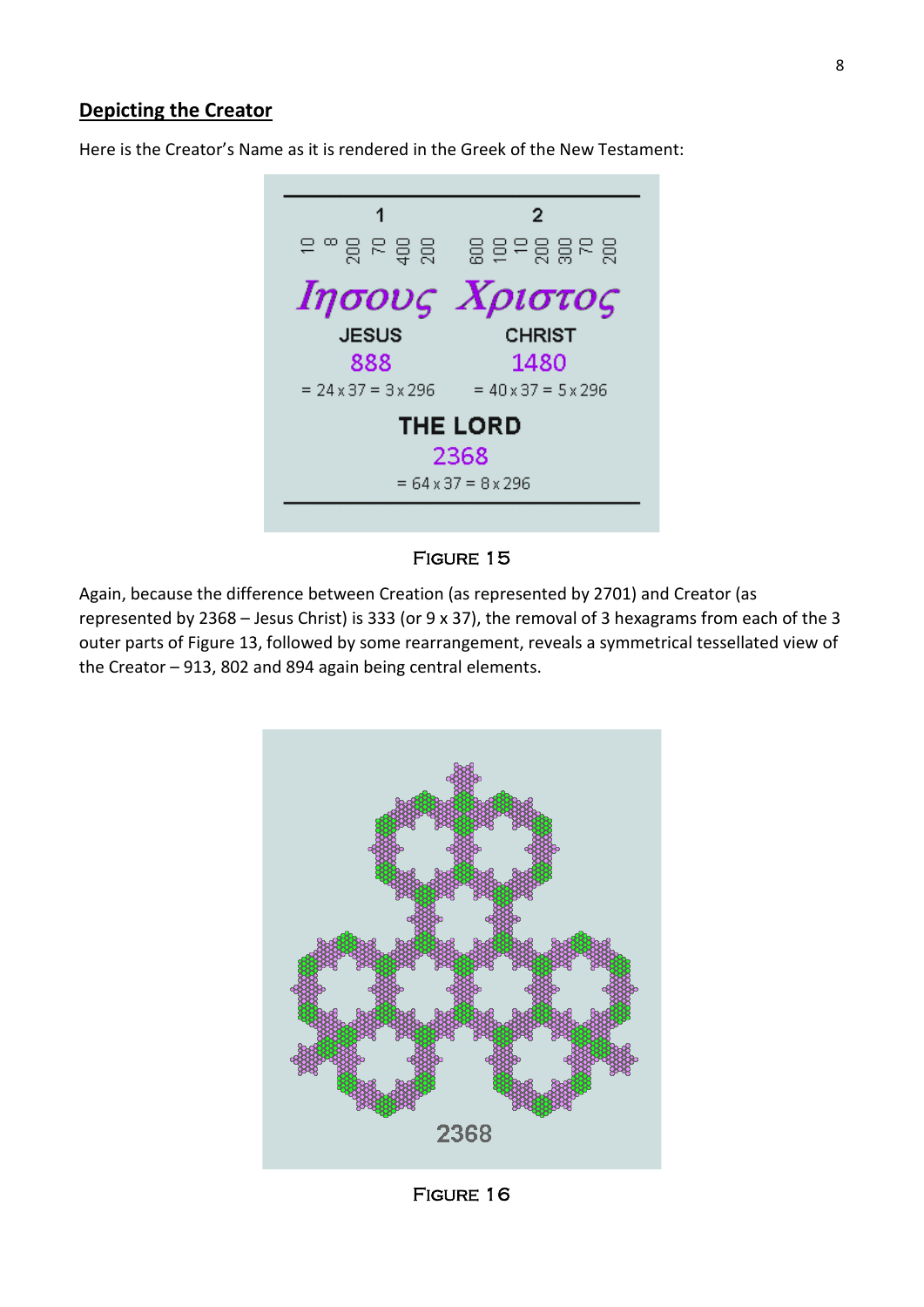

Figure 17

# **Logos or Word**

The same numerical geometries 19 and 37, may be used to construct a tessellated representation of 'Logos' or 'Word' (which occurs three times in John 1:1 (6) ). The number associated with *WORD* is  $373 = (6 \times 19) + (7 \times 37)$ , i.e. 6 hexagons plus 7 hexagrams, thus



Figure 18